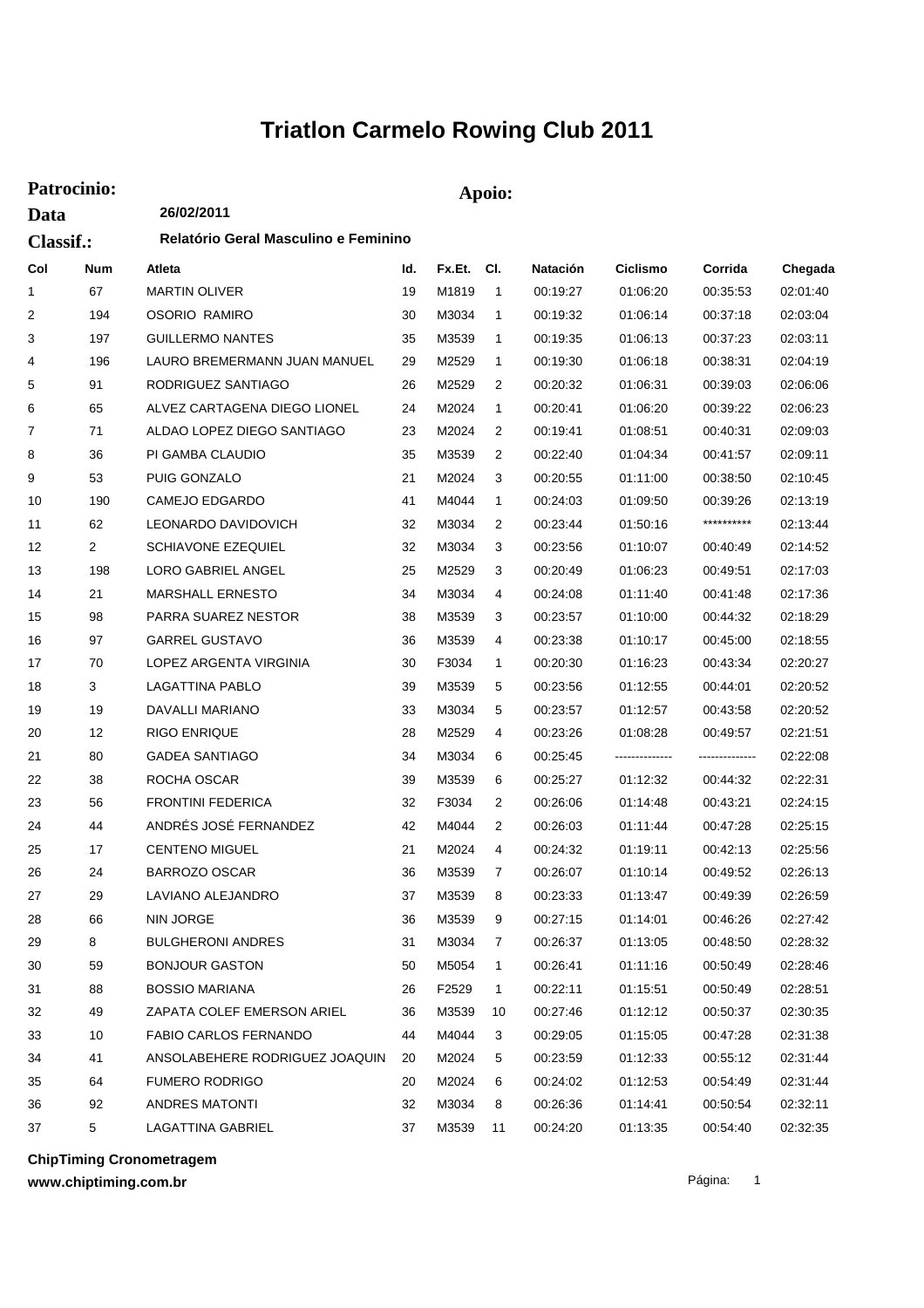| M3539<br>02:32:42<br>38<br>68<br>36<br>12<br>00:27:43<br>01:15:29<br>00:49:30<br>MEDINA CARDOZO PAUL ELIAS<br>M4044<br>28<br>KIRSCHENBAUM DIEGO<br>40<br>4<br>00:24:44<br>02:33:34<br>39<br>01:15:01<br>00:53:49<br>48<br>RICHMOND JUAN JOSE<br>45<br>M4549<br>02:35:03<br>40<br>1<br>00:26:55<br>01:17:55<br>00:50:13<br>193<br>ANDRES MARTINEZ<br>23<br>M2024<br>7<br>00:32:55<br>01:13:51<br>02:35:07<br>41<br>00:48:21<br>63<br><b>VAZQUEZ MARCELO</b><br>42<br>M4044<br>5<br>02:35:37<br>42<br>00:25:00<br>01:12:53<br>00:57:44<br>58<br><b>SCARABINO EDUARDO</b><br>41<br>M4044<br>6<br>01:15:35<br>02:36:16<br>43<br>00:27:41<br>00:53:00<br>14<br><b>CEREIGIDO PEDRO</b><br>39<br>M3539<br>01:21:52<br>02:36:50<br>44<br>13<br>00:27:42<br>00:47:16<br>45<br>82<br><b>BIANCULLI LAURA</b><br>28<br>F2529<br>2<br>00:23:45<br>01:22:13<br>02:37:14<br>00:51:16<br>69<br>JOEL FABIANI MEDINA CARDOZO<br>39<br>M3539<br>01:12:53<br>02:37:29<br>46<br>14<br>00:34:28<br>00:50:08<br>M4549<br>32<br>GONZALO AZNAREZ<br>47<br>2<br>00:28:04<br>02:37:38<br>47<br>01:15:58<br>00:53:36<br>27<br><b>GASTON BALLADARES ONETO</b><br>46<br>M4549<br>3<br>00:34:53<br>01:12:17<br>02:37:43<br>48<br>00:50:33<br>39<br>RIEPPI BARBERAN ENZO<br>50<br>M5054<br>2<br>00:21:14<br>01:26:43<br>02:37:55<br>49<br>00:49:58<br>22<br>ERRAMOUSPE DANIELA<br>24<br>F2024<br>$\mathbf{1}$<br>00:26:17<br>01:18:03<br>02:38:08<br>50<br>00:53:48<br>47<br>51<br><b>FALLA LUIS</b><br>38<br>M3539<br>15<br>00:25:38<br>01:18:55<br>00:53:45<br>02:38:18<br>52<br>55<br>ACOSTA GRACIELA DIVER<br>47<br>F4549<br>$\mathbf{1}$<br>00:26:44<br>02:39:25<br>01:13:37<br>00:59:04<br>53<br>99<br>JACOVENCO BALSIGER ALEXIS<br>24<br>M2024<br>8<br>00:32:05<br>01:22:35<br>02:39:53<br>00:45:13<br>54<br>33<br>RUPANI MAXIMILIANO<br>26<br>M2529<br>5<br>02:40:04<br>00:29:20<br>01:19:33<br>00:51:11<br>55<br>37<br>PEREZ MEDINA MARIO ALFREDO<br>38<br>M3539<br>16<br>00:34:40<br>01:17:22<br>02:40:35<br>00:48:33<br>56<br>84<br>PLACITELLI FEDERICO<br>43<br>M4044<br>7<br>00:30:21<br>01:23:22<br>02:42:55<br>00:49:12<br>52<br>YOSNAIA LETICIA SANCHEZ ACOSTA<br>41<br>F4044<br>1<br>00:34:01<br>01:20:35<br>02:42:59<br>57<br>00:48:23<br>13<br>58<br>PENEN JUAN<br>49<br>M4549<br>00:26:23<br>01:19:41<br>02:43:25<br>4<br>00:57:21<br>GONZALEZ FERNANDO<br>59<br>7<br>44<br>M4044<br>8<br>00:33:37<br>01:23:19<br>02:44:32<br>00:47:36<br><b>WILLIAMS RICARDO MARTÍNEZ</b><br>60<br>199<br>52<br>M5054<br>3<br>00:33:57<br>01:21:27<br>00:49:23<br>02:44:47<br>25<br><b>GUSTAVO GARCIA MEFFE</b><br>48<br>M4549<br>5<br>00:28:20<br>01:25:05<br>00:52:09<br>02:45:34<br>61<br>62<br>42<br><b>VIDAL AMAURI</b><br>21<br>F2024<br>2<br>00:28:21<br>01:25:13<br>02:45:34<br>00:52:00<br>63<br>76<br><b>ABOITIZ SHANTI</b><br>29<br>M2529<br>6<br>00:33:08<br>01:20:08<br>00:53:11<br>02:46:27<br>93<br>ACOSTA VIANA DANIEL MARCELO<br>41<br>M4044<br>9<br>00:28:01<br>01:25:12<br>00:54:12<br>02:47:25<br>64<br>65<br>9<br><b>SOTO ARIEL</b><br>42<br>M4044<br>10<br>00:27:32<br>01:16:10<br>01:03:48<br>02:47:30<br><b>MEDINA JOSE</b><br>47<br>M4549<br>6<br>00:34:07<br>02:47:31<br>66<br>86<br>01:17:36<br>00:55:48<br>GASTON BORGUEÑO<br>67<br>195<br>33<br>M3034<br>9<br>00:20:51<br>01:32:35<br>00:54:18<br>02:47:44 |
|--------------------------------------------------------------------------------------------------------------------------------------------------------------------------------------------------------------------------------------------------------------------------------------------------------------------------------------------------------------------------------------------------------------------------------------------------------------------------------------------------------------------------------------------------------------------------------------------------------------------------------------------------------------------------------------------------------------------------------------------------------------------------------------------------------------------------------------------------------------------------------------------------------------------------------------------------------------------------------------------------------------------------------------------------------------------------------------------------------------------------------------------------------------------------------------------------------------------------------------------------------------------------------------------------------------------------------------------------------------------------------------------------------------------------------------------------------------------------------------------------------------------------------------------------------------------------------------------------------------------------------------------------------------------------------------------------------------------------------------------------------------------------------------------------------------------------------------------------------------------------------------------------------------------------------------------------------------------------------------------------------------------------------------------------------------------------------------------------------------------------------------------------------------------------------------------------------------------------------------------------------------------------------------------------------------------------------------------------------------------------------------------------------------------------------------------------------------------------------------------------------------------------------------------------------------------------------------------------------------------------------------------------------------------------------------------------------------------------------------------------------------------------------------------------------------------------------------------------------------------------------------------------------------------------------------------------------------------------------------------------------------------------------------------------------------------------------------------------------------------------------------------------------------------------------------------------------------------------------------------------------------------------------------------------------------|
|                                                                                                                                                                                                                                                                                                                                                                                                                                                                                                                                                                                                                                                                                                                                                                                                                                                                                                                                                                                                                                                                                                                                                                                                                                                                                                                                                                                                                                                                                                                                                                                                                                                                                                                                                                                                                                                                                                                                                                                                                                                                                                                                                                                                                                                                                                                                                                                                                                                                                                                                                                                                                                                                                                                                                                                                                                                                                                                                                                                                                                                                                                                                                                                                                                                                                                              |
|                                                                                                                                                                                                                                                                                                                                                                                                                                                                                                                                                                                                                                                                                                                                                                                                                                                                                                                                                                                                                                                                                                                                                                                                                                                                                                                                                                                                                                                                                                                                                                                                                                                                                                                                                                                                                                                                                                                                                                                                                                                                                                                                                                                                                                                                                                                                                                                                                                                                                                                                                                                                                                                                                                                                                                                                                                                                                                                                                                                                                                                                                                                                                                                                                                                                                                              |
|                                                                                                                                                                                                                                                                                                                                                                                                                                                                                                                                                                                                                                                                                                                                                                                                                                                                                                                                                                                                                                                                                                                                                                                                                                                                                                                                                                                                                                                                                                                                                                                                                                                                                                                                                                                                                                                                                                                                                                                                                                                                                                                                                                                                                                                                                                                                                                                                                                                                                                                                                                                                                                                                                                                                                                                                                                                                                                                                                                                                                                                                                                                                                                                                                                                                                                              |
|                                                                                                                                                                                                                                                                                                                                                                                                                                                                                                                                                                                                                                                                                                                                                                                                                                                                                                                                                                                                                                                                                                                                                                                                                                                                                                                                                                                                                                                                                                                                                                                                                                                                                                                                                                                                                                                                                                                                                                                                                                                                                                                                                                                                                                                                                                                                                                                                                                                                                                                                                                                                                                                                                                                                                                                                                                                                                                                                                                                                                                                                                                                                                                                                                                                                                                              |
|                                                                                                                                                                                                                                                                                                                                                                                                                                                                                                                                                                                                                                                                                                                                                                                                                                                                                                                                                                                                                                                                                                                                                                                                                                                                                                                                                                                                                                                                                                                                                                                                                                                                                                                                                                                                                                                                                                                                                                                                                                                                                                                                                                                                                                                                                                                                                                                                                                                                                                                                                                                                                                                                                                                                                                                                                                                                                                                                                                                                                                                                                                                                                                                                                                                                                                              |
|                                                                                                                                                                                                                                                                                                                                                                                                                                                                                                                                                                                                                                                                                                                                                                                                                                                                                                                                                                                                                                                                                                                                                                                                                                                                                                                                                                                                                                                                                                                                                                                                                                                                                                                                                                                                                                                                                                                                                                                                                                                                                                                                                                                                                                                                                                                                                                                                                                                                                                                                                                                                                                                                                                                                                                                                                                                                                                                                                                                                                                                                                                                                                                                                                                                                                                              |
|                                                                                                                                                                                                                                                                                                                                                                                                                                                                                                                                                                                                                                                                                                                                                                                                                                                                                                                                                                                                                                                                                                                                                                                                                                                                                                                                                                                                                                                                                                                                                                                                                                                                                                                                                                                                                                                                                                                                                                                                                                                                                                                                                                                                                                                                                                                                                                                                                                                                                                                                                                                                                                                                                                                                                                                                                                                                                                                                                                                                                                                                                                                                                                                                                                                                                                              |
|                                                                                                                                                                                                                                                                                                                                                                                                                                                                                                                                                                                                                                                                                                                                                                                                                                                                                                                                                                                                                                                                                                                                                                                                                                                                                                                                                                                                                                                                                                                                                                                                                                                                                                                                                                                                                                                                                                                                                                                                                                                                                                                                                                                                                                                                                                                                                                                                                                                                                                                                                                                                                                                                                                                                                                                                                                                                                                                                                                                                                                                                                                                                                                                                                                                                                                              |
|                                                                                                                                                                                                                                                                                                                                                                                                                                                                                                                                                                                                                                                                                                                                                                                                                                                                                                                                                                                                                                                                                                                                                                                                                                                                                                                                                                                                                                                                                                                                                                                                                                                                                                                                                                                                                                                                                                                                                                                                                                                                                                                                                                                                                                                                                                                                                                                                                                                                                                                                                                                                                                                                                                                                                                                                                                                                                                                                                                                                                                                                                                                                                                                                                                                                                                              |
|                                                                                                                                                                                                                                                                                                                                                                                                                                                                                                                                                                                                                                                                                                                                                                                                                                                                                                                                                                                                                                                                                                                                                                                                                                                                                                                                                                                                                                                                                                                                                                                                                                                                                                                                                                                                                                                                                                                                                                                                                                                                                                                                                                                                                                                                                                                                                                                                                                                                                                                                                                                                                                                                                                                                                                                                                                                                                                                                                                                                                                                                                                                                                                                                                                                                                                              |
|                                                                                                                                                                                                                                                                                                                                                                                                                                                                                                                                                                                                                                                                                                                                                                                                                                                                                                                                                                                                                                                                                                                                                                                                                                                                                                                                                                                                                                                                                                                                                                                                                                                                                                                                                                                                                                                                                                                                                                                                                                                                                                                                                                                                                                                                                                                                                                                                                                                                                                                                                                                                                                                                                                                                                                                                                                                                                                                                                                                                                                                                                                                                                                                                                                                                                                              |
|                                                                                                                                                                                                                                                                                                                                                                                                                                                                                                                                                                                                                                                                                                                                                                                                                                                                                                                                                                                                                                                                                                                                                                                                                                                                                                                                                                                                                                                                                                                                                                                                                                                                                                                                                                                                                                                                                                                                                                                                                                                                                                                                                                                                                                                                                                                                                                                                                                                                                                                                                                                                                                                                                                                                                                                                                                                                                                                                                                                                                                                                                                                                                                                                                                                                                                              |
|                                                                                                                                                                                                                                                                                                                                                                                                                                                                                                                                                                                                                                                                                                                                                                                                                                                                                                                                                                                                                                                                                                                                                                                                                                                                                                                                                                                                                                                                                                                                                                                                                                                                                                                                                                                                                                                                                                                                                                                                                                                                                                                                                                                                                                                                                                                                                                                                                                                                                                                                                                                                                                                                                                                                                                                                                                                                                                                                                                                                                                                                                                                                                                                                                                                                                                              |
|                                                                                                                                                                                                                                                                                                                                                                                                                                                                                                                                                                                                                                                                                                                                                                                                                                                                                                                                                                                                                                                                                                                                                                                                                                                                                                                                                                                                                                                                                                                                                                                                                                                                                                                                                                                                                                                                                                                                                                                                                                                                                                                                                                                                                                                                                                                                                                                                                                                                                                                                                                                                                                                                                                                                                                                                                                                                                                                                                                                                                                                                                                                                                                                                                                                                                                              |
|                                                                                                                                                                                                                                                                                                                                                                                                                                                                                                                                                                                                                                                                                                                                                                                                                                                                                                                                                                                                                                                                                                                                                                                                                                                                                                                                                                                                                                                                                                                                                                                                                                                                                                                                                                                                                                                                                                                                                                                                                                                                                                                                                                                                                                                                                                                                                                                                                                                                                                                                                                                                                                                                                                                                                                                                                                                                                                                                                                                                                                                                                                                                                                                                                                                                                                              |
|                                                                                                                                                                                                                                                                                                                                                                                                                                                                                                                                                                                                                                                                                                                                                                                                                                                                                                                                                                                                                                                                                                                                                                                                                                                                                                                                                                                                                                                                                                                                                                                                                                                                                                                                                                                                                                                                                                                                                                                                                                                                                                                                                                                                                                                                                                                                                                                                                                                                                                                                                                                                                                                                                                                                                                                                                                                                                                                                                                                                                                                                                                                                                                                                                                                                                                              |
|                                                                                                                                                                                                                                                                                                                                                                                                                                                                                                                                                                                                                                                                                                                                                                                                                                                                                                                                                                                                                                                                                                                                                                                                                                                                                                                                                                                                                                                                                                                                                                                                                                                                                                                                                                                                                                                                                                                                                                                                                                                                                                                                                                                                                                                                                                                                                                                                                                                                                                                                                                                                                                                                                                                                                                                                                                                                                                                                                                                                                                                                                                                                                                                                                                                                                                              |
|                                                                                                                                                                                                                                                                                                                                                                                                                                                                                                                                                                                                                                                                                                                                                                                                                                                                                                                                                                                                                                                                                                                                                                                                                                                                                                                                                                                                                                                                                                                                                                                                                                                                                                                                                                                                                                                                                                                                                                                                                                                                                                                                                                                                                                                                                                                                                                                                                                                                                                                                                                                                                                                                                                                                                                                                                                                                                                                                                                                                                                                                                                                                                                                                                                                                                                              |
|                                                                                                                                                                                                                                                                                                                                                                                                                                                                                                                                                                                                                                                                                                                                                                                                                                                                                                                                                                                                                                                                                                                                                                                                                                                                                                                                                                                                                                                                                                                                                                                                                                                                                                                                                                                                                                                                                                                                                                                                                                                                                                                                                                                                                                                                                                                                                                                                                                                                                                                                                                                                                                                                                                                                                                                                                                                                                                                                                                                                                                                                                                                                                                                                                                                                                                              |
|                                                                                                                                                                                                                                                                                                                                                                                                                                                                                                                                                                                                                                                                                                                                                                                                                                                                                                                                                                                                                                                                                                                                                                                                                                                                                                                                                                                                                                                                                                                                                                                                                                                                                                                                                                                                                                                                                                                                                                                                                                                                                                                                                                                                                                                                                                                                                                                                                                                                                                                                                                                                                                                                                                                                                                                                                                                                                                                                                                                                                                                                                                                                                                                                                                                                                                              |
|                                                                                                                                                                                                                                                                                                                                                                                                                                                                                                                                                                                                                                                                                                                                                                                                                                                                                                                                                                                                                                                                                                                                                                                                                                                                                                                                                                                                                                                                                                                                                                                                                                                                                                                                                                                                                                                                                                                                                                                                                                                                                                                                                                                                                                                                                                                                                                                                                                                                                                                                                                                                                                                                                                                                                                                                                                                                                                                                                                                                                                                                                                                                                                                                                                                                                                              |
|                                                                                                                                                                                                                                                                                                                                                                                                                                                                                                                                                                                                                                                                                                                                                                                                                                                                                                                                                                                                                                                                                                                                                                                                                                                                                                                                                                                                                                                                                                                                                                                                                                                                                                                                                                                                                                                                                                                                                                                                                                                                                                                                                                                                                                                                                                                                                                                                                                                                                                                                                                                                                                                                                                                                                                                                                                                                                                                                                                                                                                                                                                                                                                                                                                                                                                              |
|                                                                                                                                                                                                                                                                                                                                                                                                                                                                                                                                                                                                                                                                                                                                                                                                                                                                                                                                                                                                                                                                                                                                                                                                                                                                                                                                                                                                                                                                                                                                                                                                                                                                                                                                                                                                                                                                                                                                                                                                                                                                                                                                                                                                                                                                                                                                                                                                                                                                                                                                                                                                                                                                                                                                                                                                                                                                                                                                                                                                                                                                                                                                                                                                                                                                                                              |
|                                                                                                                                                                                                                                                                                                                                                                                                                                                                                                                                                                                                                                                                                                                                                                                                                                                                                                                                                                                                                                                                                                                                                                                                                                                                                                                                                                                                                                                                                                                                                                                                                                                                                                                                                                                                                                                                                                                                                                                                                                                                                                                                                                                                                                                                                                                                                                                                                                                                                                                                                                                                                                                                                                                                                                                                                                                                                                                                                                                                                                                                                                                                                                                                                                                                                                              |
|                                                                                                                                                                                                                                                                                                                                                                                                                                                                                                                                                                                                                                                                                                                                                                                                                                                                                                                                                                                                                                                                                                                                                                                                                                                                                                                                                                                                                                                                                                                                                                                                                                                                                                                                                                                                                                                                                                                                                                                                                                                                                                                                                                                                                                                                                                                                                                                                                                                                                                                                                                                                                                                                                                                                                                                                                                                                                                                                                                                                                                                                                                                                                                                                                                                                                                              |
|                                                                                                                                                                                                                                                                                                                                                                                                                                                                                                                                                                                                                                                                                                                                                                                                                                                                                                                                                                                                                                                                                                                                                                                                                                                                                                                                                                                                                                                                                                                                                                                                                                                                                                                                                                                                                                                                                                                                                                                                                                                                                                                                                                                                                                                                                                                                                                                                                                                                                                                                                                                                                                                                                                                                                                                                                                                                                                                                                                                                                                                                                                                                                                                                                                                                                                              |
|                                                                                                                                                                                                                                                                                                                                                                                                                                                                                                                                                                                                                                                                                                                                                                                                                                                                                                                                                                                                                                                                                                                                                                                                                                                                                                                                                                                                                                                                                                                                                                                                                                                                                                                                                                                                                                                                                                                                                                                                                                                                                                                                                                                                                                                                                                                                                                                                                                                                                                                                                                                                                                                                                                                                                                                                                                                                                                                                                                                                                                                                                                                                                                                                                                                                                                              |
|                                                                                                                                                                                                                                                                                                                                                                                                                                                                                                                                                                                                                                                                                                                                                                                                                                                                                                                                                                                                                                                                                                                                                                                                                                                                                                                                                                                                                                                                                                                                                                                                                                                                                                                                                                                                                                                                                                                                                                                                                                                                                                                                                                                                                                                                                                                                                                                                                                                                                                                                                                                                                                                                                                                                                                                                                                                                                                                                                                                                                                                                                                                                                                                                                                                                                                              |
|                                                                                                                                                                                                                                                                                                                                                                                                                                                                                                                                                                                                                                                                                                                                                                                                                                                                                                                                                                                                                                                                                                                                                                                                                                                                                                                                                                                                                                                                                                                                                                                                                                                                                                                                                                                                                                                                                                                                                                                                                                                                                                                                                                                                                                                                                                                                                                                                                                                                                                                                                                                                                                                                                                                                                                                                                                                                                                                                                                                                                                                                                                                                                                                                                                                                                                              |
|                                                                                                                                                                                                                                                                                                                                                                                                                                                                                                                                                                                                                                                                                                                                                                                                                                                                                                                                                                                                                                                                                                                                                                                                                                                                                                                                                                                                                                                                                                                                                                                                                                                                                                                                                                                                                                                                                                                                                                                                                                                                                                                                                                                                                                                                                                                                                                                                                                                                                                                                                                                                                                                                                                                                                                                                                                                                                                                                                                                                                                                                                                                                                                                                                                                                                                              |
| 35<br>JOSE RAMON MARTINEZ QUINTANA<br>M4549<br>00:30:17<br>01:21:37<br>00:56:09<br>02:48:03<br>68<br>47<br>7                                                                                                                                                                                                                                                                                                                                                                                                                                                                                                                                                                                                                                                                                                                                                                                                                                                                                                                                                                                                                                                                                                                                                                                                                                                                                                                                                                                                                                                                                                                                                                                                                                                                                                                                                                                                                                                                                                                                                                                                                                                                                                                                                                                                                                                                                                                                                                                                                                                                                                                                                                                                                                                                                                                                                                                                                                                                                                                                                                                                                                                                                                                                                                                                 |
| M4044<br>02:50:20<br>69<br>31<br>ROBERTO LAGAZETA<br>41<br>11<br>00:27:22<br>01:24:44<br>00:58:14                                                                                                                                                                                                                                                                                                                                                                                                                                                                                                                                                                                                                                                                                                                                                                                                                                                                                                                                                                                                                                                                                                                                                                                                                                                                                                                                                                                                                                                                                                                                                                                                                                                                                                                                                                                                                                                                                                                                                                                                                                                                                                                                                                                                                                                                                                                                                                                                                                                                                                                                                                                                                                                                                                                                                                                                                                                                                                                                                                                                                                                                                                                                                                                                            |
| LUIS LEONARDO UMPIERREZ OLIVERA<br>70<br>61<br>51<br>M5054<br>4<br>00:34:39<br>01:25:07<br>00:51:49<br>02:51:35                                                                                                                                                                                                                                                                                                                                                                                                                                                                                                                                                                                                                                                                                                                                                                                                                                                                                                                                                                                                                                                                                                                                                                                                                                                                                                                                                                                                                                                                                                                                                                                                                                                                                                                                                                                                                                                                                                                                                                                                                                                                                                                                                                                                                                                                                                                                                                                                                                                                                                                                                                                                                                                                                                                                                                                                                                                                                                                                                                                                                                                                                                                                                                                              |
| 71<br>83<br>REAL RAUL<br>33<br>M3034<br>10<br>00:26:49<br>01:30:07<br>00:55:09<br>02:52:05                                                                                                                                                                                                                                                                                                                                                                                                                                                                                                                                                                                                                                                                                                                                                                                                                                                                                                                                                                                                                                                                                                                                                                                                                                                                                                                                                                                                                                                                                                                                                                                                                                                                                                                                                                                                                                                                                                                                                                                                                                                                                                                                                                                                                                                                                                                                                                                                                                                                                                                                                                                                                                                                                                                                                                                                                                                                                                                                                                                                                                                                                                                                                                                                                   |
| VEGA FIGUERÓN DAVID<br>40<br>M4044<br>72<br>40<br>12<br>00:39:52<br>01:25:20<br>00:48:11<br>02:53:23                                                                                                                                                                                                                                                                                                                                                                                                                                                                                                                                                                                                                                                                                                                                                                                                                                                                                                                                                                                                                                                                                                                                                                                                                                                                                                                                                                                                                                                                                                                                                                                                                                                                                                                                                                                                                                                                                                                                                                                                                                                                                                                                                                                                                                                                                                                                                                                                                                                                                                                                                                                                                                                                                                                                                                                                                                                                                                                                                                                                                                                                                                                                                                                                         |
| <b>AGAZZI MARIANO</b><br>73<br>6<br>35<br>M3539<br>17<br>00:30:08<br>01:29:02<br>00:56:12<br>02:55:22                                                                                                                                                                                                                                                                                                                                                                                                                                                                                                                                                                                                                                                                                                                                                                                                                                                                                                                                                                                                                                                                                                                                                                                                                                                                                                                                                                                                                                                                                                                                                                                                                                                                                                                                                                                                                                                                                                                                                                                                                                                                                                                                                                                                                                                                                                                                                                                                                                                                                                                                                                                                                                                                                                                                                                                                                                                                                                                                                                                                                                                                                                                                                                                                        |
| PABLO ANDRES FERREIRA RODRIGUEZ<br>M4044<br>74<br>72<br>44<br>13<br>00:37:40<br>01:32:31<br>00:45:13<br>02:55:24                                                                                                                                                                                                                                                                                                                                                                                                                                                                                                                                                                                                                                                                                                                                                                                                                                                                                                                                                                                                                                                                                                                                                                                                                                                                                                                                                                                                                                                                                                                                                                                                                                                                                                                                                                                                                                                                                                                                                                                                                                                                                                                                                                                                                                                                                                                                                                                                                                                                                                                                                                                                                                                                                                                                                                                                                                                                                                                                                                                                                                                                                                                                                                                             |
| 75<br>50<br>BALDI DANIEL<br>50<br>M5054<br>5<br>00:34:09<br>01:27:47<br>00:54:43<br>02:56:39                                                                                                                                                                                                                                                                                                                                                                                                                                                                                                                                                                                                                                                                                                                                                                                                                                                                                                                                                                                                                                                                                                                                                                                                                                                                                                                                                                                                                                                                                                                                                                                                                                                                                                                                                                                                                                                                                                                                                                                                                                                                                                                                                                                                                                                                                                                                                                                                                                                                                                                                                                                                                                                                                                                                                                                                                                                                                                                                                                                                                                                                                                                                                                                                                 |
| MARTINEZ ROSSI GUSTAVO ALBERTO<br>76<br>94<br>48<br>M4549<br>8<br>00:37:22<br>01:27:19<br>00:52:26<br>02:57:07                                                                                                                                                                                                                                                                                                                                                                                                                                                                                                                                                                                                                                                                                                                                                                                                                                                                                                                                                                                                                                                                                                                                                                                                                                                                                                                                                                                                                                                                                                                                                                                                                                                                                                                                                                                                                                                                                                                                                                                                                                                                                                                                                                                                                                                                                                                                                                                                                                                                                                                                                                                                                                                                                                                                                                                                                                                                                                                                                                                                                                                                                                                                                                                               |
| LUBLINERMAN MARCELO<br>02:57:50<br>77<br>191<br>38<br>M3539<br>18<br>00:29:26<br>01:27:14<br>01:01:10                                                                                                                                                                                                                                                                                                                                                                                                                                                                                                                                                                                                                                                                                                                                                                                                                                                                                                                                                                                                                                                                                                                                                                                                                                                                                                                                                                                                                                                                                                                                                                                                                                                                                                                                                                                                                                                                                                                                                                                                                                                                                                                                                                                                                                                                                                                                                                                                                                                                                                                                                                                                                                                                                                                                                                                                                                                                                                                                                                                                                                                                                                                                                                                                        |
| GOLDWASSER ALEJANDRO<br>M3539<br>78<br>192<br>36<br>19<br>00:29:19<br>01:27:42<br>01:00:50<br>02:57:51                                                                                                                                                                                                                                                                                                                                                                                                                                                                                                                                                                                                                                                                                                                                                                                                                                                                                                                                                                                                                                                                                                                                                                                                                                                                                                                                                                                                                                                                                                                                                                                                                                                                                                                                                                                                                                                                                                                                                                                                                                                                                                                                                                                                                                                                                                                                                                                                                                                                                                                                                                                                                                                                                                                                                                                                                                                                                                                                                                                                                                                                                                                                                                                                       |
| 26<br>F3539<br>79<br>DENISE DEBER<br>38<br>1<br>00:33:00<br>01:26:39<br>00:59:07<br>02:58:46                                                                                                                                                                                                                                                                                                                                                                                                                                                                                                                                                                                                                                                                                                                                                                                                                                                                                                                                                                                                                                                                                                                                                                                                                                                                                                                                                                                                                                                                                                                                                                                                                                                                                                                                                                                                                                                                                                                                                                                                                                                                                                                                                                                                                                                                                                                                                                                                                                                                                                                                                                                                                                                                                                                                                                                                                                                                                                                                                                                                                                                                                                                                                                                                                 |
| PINOTTI PIERO<br>$\mathbf 1$<br>M4044<br>00:28:50<br>02:58:55<br>80<br>41<br>14<br>01:31:42<br>00:58:23                                                                                                                                                                                                                                                                                                                                                                                                                                                                                                                                                                                                                                                                                                                                                                                                                                                                                                                                                                                                                                                                                                                                                                                                                                                                                                                                                                                                                                                                                                                                                                                                                                                                                                                                                                                                                                                                                                                                                                                                                                                                                                                                                                                                                                                                                                                                                                                                                                                                                                                                                                                                                                                                                                                                                                                                                                                                                                                                                                                                                                                                                                                                                                                                      |

**ChipTiming Cronometragem**

**www.chiptiming.com.br**

Página: 2